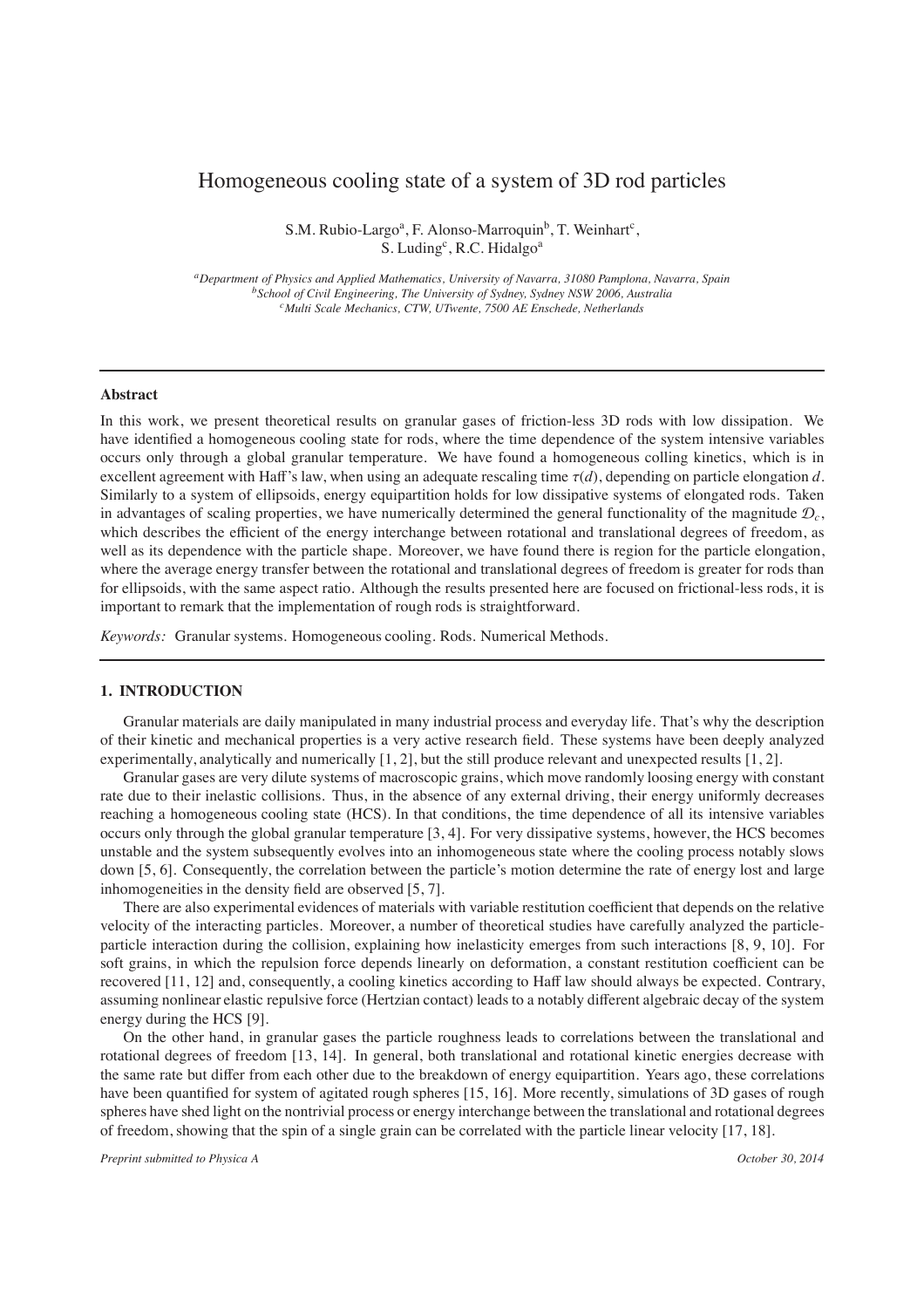

Figure 1: Snapshot of 32768 3D spheropolygons with a volume fraction  $v = 0.04$ .

Finally, much less is known about the kinetic evolution of system composed by anisotropic particles [19, 20]. However, recently there has been an increasing interest in the behavior of non-spherical grains both experimentally [21, 22, 23, 24, 25, 26] and numerically [27, 28, 29, 30]. In the present work, we investigate the free cooling process of a granular gas of elongated 3D particles. In the next sections, we analyze the role of the inelasticity and the particle shape in the overall kinetic processes.

The paper is organized as follows: in Sec. 2 we introduce some basic concepts about the kinetic of granular gases, in Sec. 2 we described the numerical model and implementation of our algorithm, Sec. 4 discusses the results of the homogeneous cooling state of a system of friction-less rods and finally we present our conclusions and outlook.

### **2. Homogeneous colling state of rods**

In a gas of spherical particles of radio *a* in HCS, the kinetic energy decreases homogeneously and the time evolution of all variables occur only through its global temperature. By introducing the dimensionless translational  $T = T_{tr}(t)/T_{tr}(0)$  and rotational temperatures  $R = T_{rot}(t)/T_{tr}(0)$  as well as a characteristic time  $\tau$ , Luding *et al* [31] have found that the kinetics of a granular gas of rough spheres is governed by the system of equations,

$$
\frac{\frac{d}{dr}T}{\frac{d}{dr}R} = -AT^{3/2} + BT^{1/2}R
$$
\n<sup>(1)</sup>

where *A*, *B* and, *C* are constants that depend on space dimensionality *D* (further details in [31]).

$$
A = \frac{1 - \epsilon_n^2}{4} + \eta(1 - \eta)
$$
  
\n
$$
B = \frac{\eta^2}{q}
$$
  
\n
$$
C = \frac{\eta}{q} \left(1 - \frac{\eta}{q}\right)
$$
\n(2)

where  $\eta = \frac{q(1+\epsilon)}{(2q+2)}$  (in 3D  $q = \frac{2}{5}$  for spheres) and  $e_n$  and  $e_t$  are the restitution coefficients on the normal and tangential direction respectively. The equilibrium Enskog collision rate for the initial temperature  $T_{tr}(0)$  reads as  $G_{sph}(a)$  =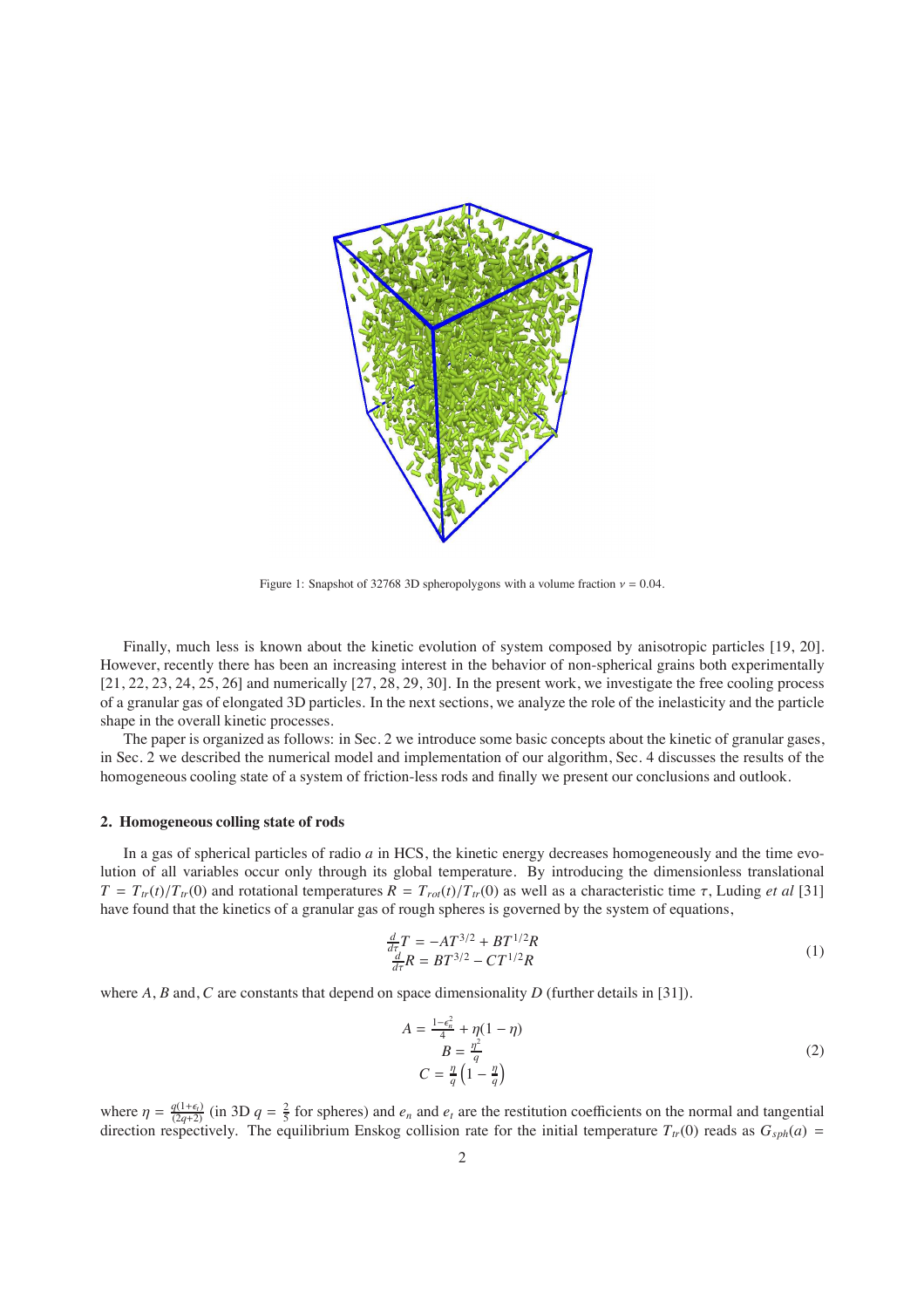$8(2a)^2 \frac{N}{V} \sqrt{\frac{\pi}{m}} g(2a) T_{tr}^{1/2}(0)$ . This variable is commonly used to rescale real time scale accordingly to  $\tau = \frac{2}{D} G_{sph} t$ , and *D* accounts for the number of translational degree of freedom. It has been found that in general the principle of equipartition does not necessary apply, resulting asymptotically that  $T_{tr}(\tau)/T_{rot}(\tau) \neq 1$ .

On the other hand, the HCS of systems of friction-less ellipsoids has been recently examined [27, 30] In that case, the total intern energy  $T_{tot}(t)$  of the gas is a weighted average of  $T_{tr}$  and  $T_{rot}$  with the weights given by the respective degrees of freedom:

$$
T_{tot}(t) = \frac{3}{5}T_{tr}(t) + \frac{2}{5}T_{rot}(t).
$$
\n(3)

Villemot and Talbot have found that for a gas of friction-less elongated ellipsoids equipartition holds [27] and, accordingly, the energy stored by the rotational  $T_{rot}(t)$  and translational  $T_{tr}(t)$  degrees of freedom equally evolve in time, finding asymptotically  $T_{tr}(t)/T_{rot}(t) \approx 1$ . Those results motivated us to examine the HCS of dissipative friction-less rods.

Assuming the existence of a (HCS) of friction-less rods, one could argue that the mean field scheme may also apply to a dilute gas of rods. It is also known that in case the the principle of equipartition fully applies  $T_{tr}/T_{rot} = 1$ , the energy lost can be totally described by the particles restitution coefficient *en*. In that case, the evolution of the granular temperature would obey Haff's Law[32]:

$$
\frac{T_{tr}(t)}{T_{tr}(0)} = \frac{1}{(1 + \alpha G_{rd}(d)t)^2} = \frac{1}{(1 + \tau^2)},
$$
\n(4)

where  $\alpha = \frac{1-e_n^2}{2D}$ . The constant *D* is interpreted as the number of degrees of freedom among which energy is transferred. We consider a gas compose by spherocylinders with aspect ratio *d*, with  $d = (l+2r)/2r$  where *r* and *l* are the radio and length, respectively. For the cooling dynamics of this system, we propose a new characteristic time,  $\tau = \alpha G_{rd}(d) t =$  $\alpha\mathcal{D}_c(d)G_{sph}t$ , which is written in terms of the collision frequency  $G_{sph}$  of a sphere with the same volume. Additionally,  $\mathcal{D}_c(d)$  measures the average energy transfer between rotational and translational degrees of freedom due to collisions. For the case of ellipsoids, there is an analytical expression of  $G_{ellip}(d)$  [27], but in the case of rods the analytic description is still lacking. In this paper we took advantage of the homogeneous properties of the HCS of rods to numerically found the functionality of  $\mathcal{D}_c(d)$ .

#### **3. Numerical Model**

We have developed a hybrid GPU-CPU discrete element algorithm for simulating three-dimensional spherocylinders. The present implementation is based on a similar algorithm of rough spheres [33] that has been recently introduced in CUDA (Couputer Unified Device Architecture), which is a parallel computing platform invented by NVIDIA [34]. The application developed, as most of the GPGPU software, has an heterogeneous architecture. This means that some pieces of code run on the CPU and others on the GPU.

In the model, the rods are considered as sphero-cylinders, which are characterized by their length *l* and spheroradius *r*. To calculate the contact interaction,  $\vec{F}_{ij}$ , we use a efficient algorithm proposed by Alonso-Marroquín et al [35, 36], allowing the simulation of a large number of particles. This numerical method is based on the concept of spheropolygons, *i.e* a polygon *i* is defined by the set of vertexes  $V_i$  and edges  $E_i$ . Hence, the interaction is equivalent to the inter-penetration between the two neighboring spheres. Thus, the force  $\vec{F}_{ij}$  exerted on particle *i* by the particle *j* is defined by:

$$
\vec{F}_{ij} = -\vec{F}_{ji} = \sum_{ij} \vec{F}(V_i, E_j) + \sum_{ji} \vec{F}(V_j, E_i)
$$
\n(5)

where  $F(V, E)$  represents the force between the vertex V and the edge E of each contacting pair *i* j. Hence, the local interaction between two contacting particles is only governed by the overlap distance  $\delta$  between vertex and edges. In Eq.5, each term  $F(V, E)$  can be decomposed as  $\vec{F}(V, E) = F^N \cdot \hat{i} + F^T \cdot \hat{i}$ , where  $F^N$  is the component in normal direction  $\vec{n}$  to the contact plane. Complementary,  $F^T$  is the component acting on the tangential direction  $\vec{t}$ . To define the normal interaction  $F^N$ , we use a linear elastic force proportional to the overlap distance  $\delta$ . To account for dissipation, a velocity dependent viscous damping is assumed. Hence, the total normal force reads as  $F^N = -k^N \delta - \gamma^N m_r v_{rel}^N$ , where  $k^N$  is the spring constant in the normal direction,  $m_r = \frac{m_i m_j}{(m_i + m_j)} = \frac{m}{2}$  stands for the pair's reduced mass,  $\gamma^N$  is the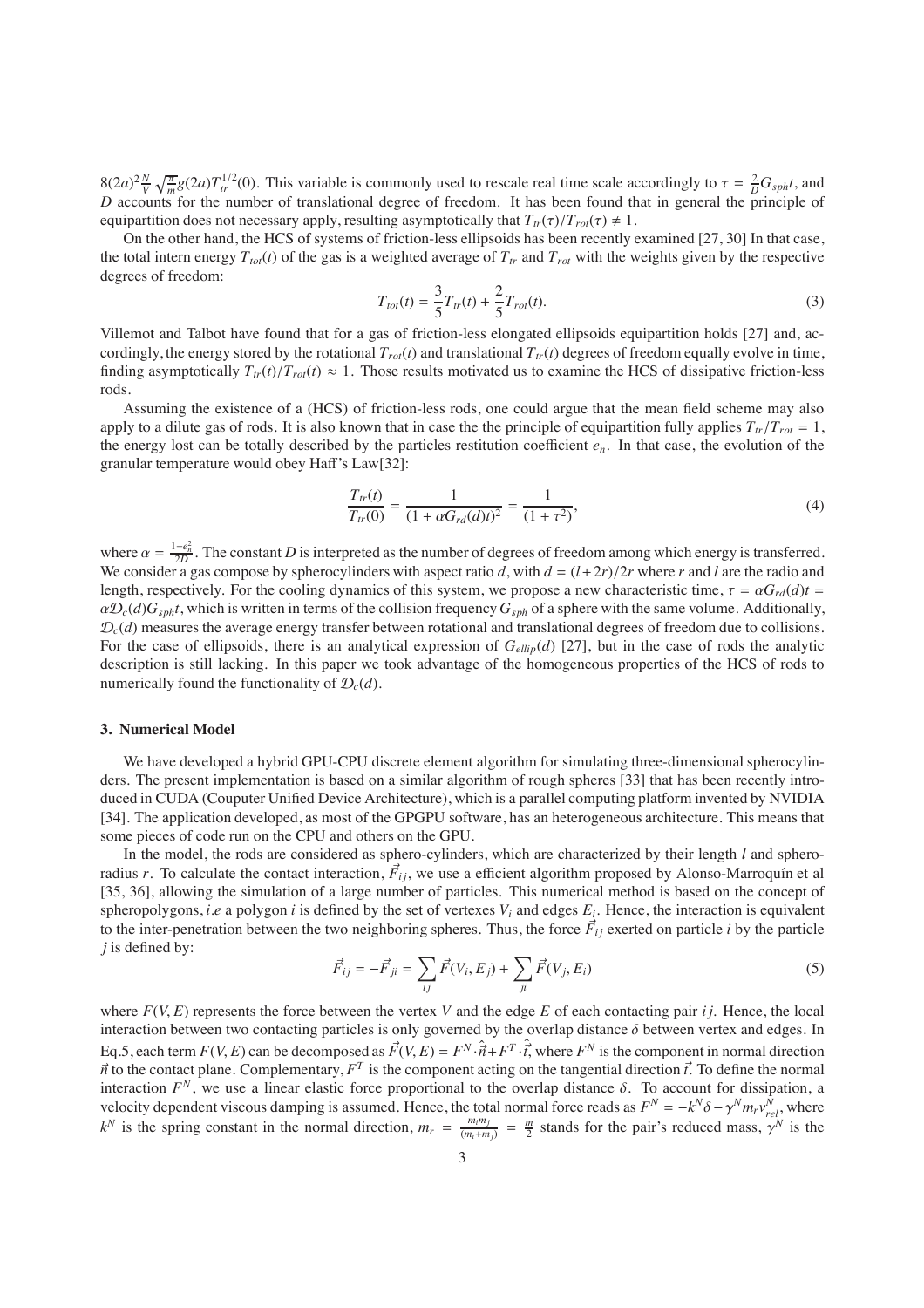damping coefficient in the normal direction and  $v_{rel}^N$  is the normal relative velocity between *i* and *j*. The tangential force *F<sup>T</sup>* also contains an elastic term and a tangential frictional term accounting for static friction between the grains. Taking into account Coulomb's friction constrain, which reads as,  $F^T = \min\{-k^T\xi - \gamma^T m_r \cdot |v_{rel}^T|, \mu F^N\}$ , where  $\gamma^T$  is the damping coefficient in tangential direction,  $v_{rel}^T$  is the tangential component of the relative contact velocity of the overlapping pair.  $\xi$  represents the elastic elongation of an imaginary spring with spring constant  $k^T$  at the contact [37], which increases as  $\frac{d\xi(t)}{dt} = v_{rel}^T$  as long as there is an overlap between the interacting particles [37, 38].  $\mu$  is the friction coefficient of the particles. Although the implementation is already generalized for frictional particles, later on we will only refer to non-frictional cases.

The Newton's equation of motion of the rods particles  $i$  ( $i = 1, ..., N$ ) read as,

$$
\sum_{j=1}^{N_c} \vec{F}_{ij} = m \ddot{\vec{\eta}}_i \tag{6}
$$

for the translation degrees of freedom. Complementary, the *Euler*'s equations describe the rotational motion,

$$
\sum_{j=1}^{N_c} \tau_{ij}^x = M_i^x = I_{xx} \omega_{ij}^x - (I_{yy} - I_{zz}) \omega_i^y \omega_i^z
$$
  

$$
\sum_{j=1}^{N_c} \tau_{ij}^y = M_i^y = I_{yy} \omega_{ij}^y - (I_{zz} - I_{xx}) \omega_i^z \omega_i^x
$$
  

$$
\sum_{j=1}^{N_c} \tau_{ij}^z = M_i^z = I_{zz} \omega_{ij}^z - (I_{xx} - I_{yy}) \omega_i^x \omega_i^y
$$
 (7)

In the expressions, *m* represents the mass of the particle and  $I_{xx}$ ,  $I_{yy}$ ,  $I_{zz}$  are the eigen-values of the moment of inertia tensor  $I_i$ .  $\mathbf{F}_{ij}$  is the force exerted by particle *j* on particle *i* and  $\tau_{ij}$  accounts for its corresponding torque  $\tau_{ij}$ . The total force  $\mathbf{F}_i$ , and momentum  $\mathbf{M}_i$  acting on particle *i* are obtained as sums of the pair-wise interaction of particle *i* with its contacting neighbors.

We have developed function integrators, for both the translation and the rotational degree of freedom. To integrate the 3D translational equations of motion a Verlet-velocity numerical algorithm have been implemented.

The numerical implementation of the rotational degree of freedom deserves a more detailed description. The set of Eqs(7) describes the evolution of the particles angular velocity  $\omega$ , in the body frame. Additional equations are necessary to describe the evolution of the particle orientation, We adopted here the quaternion representation, which has several demonstrated technical advantages over other methods [39]. The unit quaternion  $q = (q_0, q_1, q_2, q_3)$  =  $q_0 + q_1 i + q_2 j + q_3 k$  characterizes the particle orientation ([40, 41]) where  $\sum^3$  $\sum_{i=0} q_i^2 = 1$ . Each quaternion variable satisfies the rotational equation of motion [40, 41]

$$
\dot{q} = \frac{1}{2}Q(q)\omega\tag{8}
$$

where

$$
\dot{q} = \begin{pmatrix} \dot{q}_0 \\ \dot{q}_1 \\ \dot{q}_2 \\ \dot{q}_3 \end{pmatrix}, \quad Q(q) = \begin{pmatrix} q_0 & -q_1 & -q_2 & -q_3 \\ q_1 & q_0 & -q_3 & q_2 \\ q_2 & q_3 & q_0 & -q_1 \\ q_3 & -q_2 & q_1 & q_0 \end{pmatrix}, \quad \omega = \begin{pmatrix} 0 \\ \omega_x \\ \omega_y \\ \omega_z \end{pmatrix}.
$$

Equations (7) and (8) are solved using a Fincham's leap-frog algorithm [42]. The approach obtains  $q(t + dt)$  from  $q(t)$  using

$$
q(t + dt) = q(t) + dt \dot{q}(t) + \frac{dt^2}{2} \ddot{q}(t) + O(dt^3) = q(t) + dt \dot{q}(t + \frac{dt}{2}) + O(dt^3)
$$
\n(9)

Hence, quaternion derivative at mid-step  $\dot{q}(t + dt/2)$  is required. Equation (8) indicates that  $q(t + dt/2)$  and  $\omega(t + dt/2)$  are required, the former can be easily calculated using

$$
q(t + \frac{dt}{2}) = q(t) + \dot{q}(t)\frac{dt}{2}
$$
\n(10)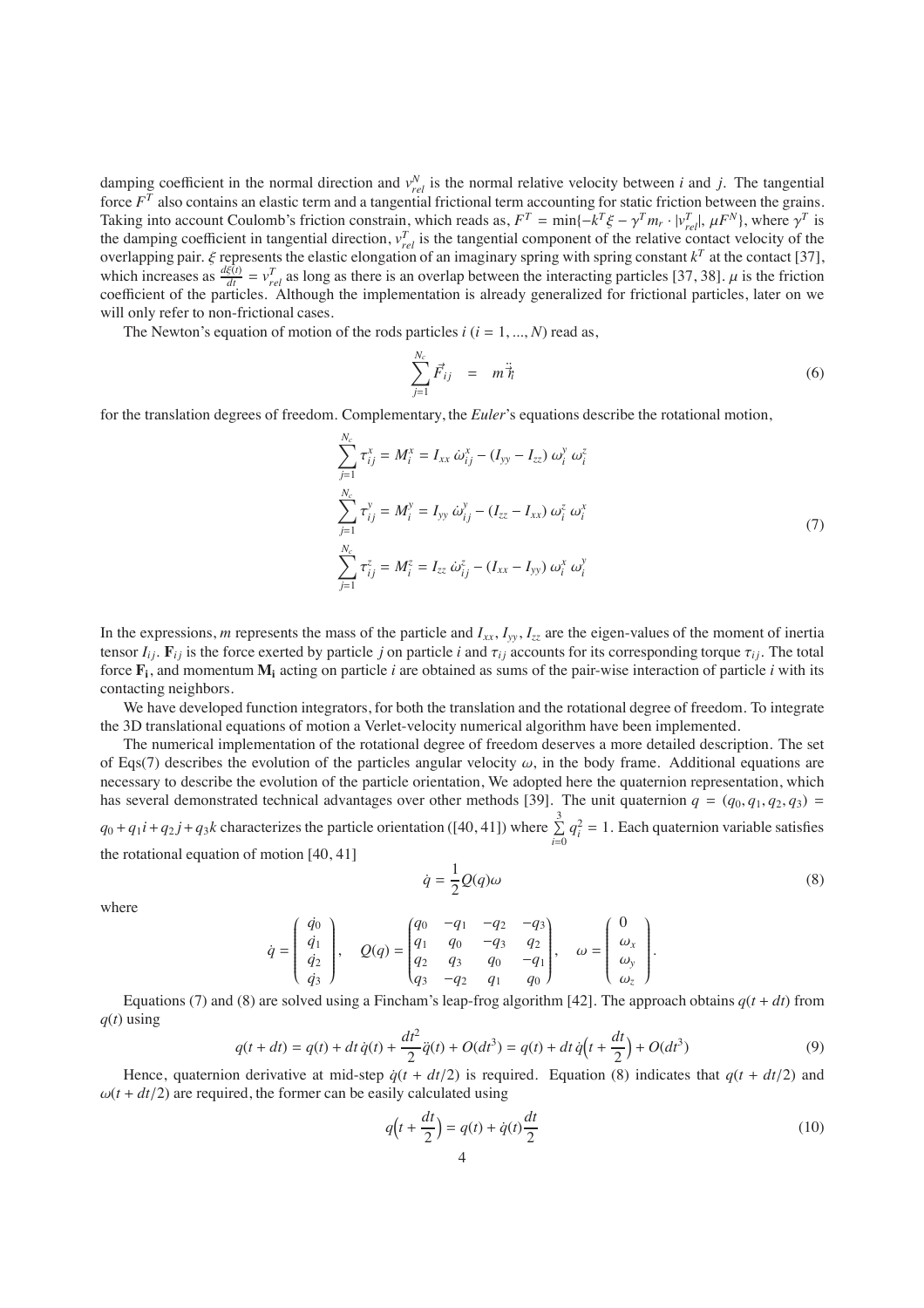

Figure 2: In a) the evolution of the kinetic energy of several systems of rods with  $e_n = 0.88$ ; in b) the ratios between the rotational  $T_{rot}(t)$  and the translational kinetic energy  $T_{tr}(t)$  are also shown.

where  $\dot{q}(t)$  is again obtained from (8), prior to which  $\omega(t)$  can be calculated using

$$
\omega_x(t) = \omega_x\left(t - \frac{dt}{2}\right) + \left[\frac{I_{yy} - I_{zz}}{I_{xx}}\omega_y\left(t - \frac{dt}{2}\right)\omega_z\left(t - \frac{dt}{2}\right) + \frac{M^x}{I_{xx}}\right]\frac{dt}{2}
$$
(11)

$$
\omega_{y}(t) = \omega_{y}\left(t - \frac{dt}{2}\right) + \left[\frac{I_{zz} - I_{xx}}{I_{yy}}\omega_{z}\left(t - \frac{dt}{2}\right)\omega_{x}\left(t - \frac{dt}{2}\right) + \frac{M^{y}}{I_{yy}}\right]\frac{dt}{2}
$$
(12)

$$
\omega_z(t) = \omega_z \left(t - \frac{dt}{2}\right) + \left[\frac{I_{xx} - I_{yy}}{I_{zz}} \omega_x \left(t - \frac{dt}{2}\right) \omega_y \left(t - \frac{dt}{2}\right) + \frac{M^z}{I_{zz}}\right] \frac{dt}{2}
$$
(13)

in the same way  $\omega(t + \frac{dt}{2})$ , is determined as,

$$
\omega_x(t + \frac{dt}{2}) = \omega_x(t - \frac{dt}{2}) + \left[\frac{I_{yy} - I_{zz}}{I_{xx}}\omega_y(t - \frac{dt}{2})\omega_z(t - \frac{dt}{2}) + \frac{M^x}{I_{xx}}\right]dt
$$
\n(14)

$$
\omega_{y}\left(t+\frac{dt}{2}\right)=\omega_{y}\left(t-\frac{dt}{2}\right)+\left[\frac{I_{zz}-I_{xx}}{I_{yy}}\omega_{z}\left(t-\frac{dt}{2}\right)\omega_{x}\left(t-\frac{dt}{2}\right)+\frac{M^{y}}{I_{yy}}\right]dt
$$
\n(15)

$$
\omega_z(t + \frac{dt}{2}) = \omega_z(t - \frac{dt}{2}) + \left[\frac{I_{xx} - I_{yy}}{I_{zz}}\omega_x(t - \frac{dt}{2})\omega_y(t - \frac{dt}{2}) + \frac{M^z}{I_{zz}}\right]dt
$$
\n(16)

To avoid build-up errors, the quaternions  $q(t)$  are renormalized every time step.

The parameters of the contact model are chosen as follows: to model hard particles the maximum overlap must always be much smaller than the particle size. This have been ensured by introducing values for normal elastic constant,  $k_n = 2.8 \times 10^6$ . The normal dissipation parameter  $\gamma_n$  is related with the normal coefficient of restitution *e<sub>n</sub>* by the equation  $\gamma_n = \sqrt{\frac{4k_n m_{12}}{(\frac{\pi}{\ln 1/e_n})^2 + 1}}$ . For frictional-less rods we have set  $\gamma_t = 0$  and  $k_t = 0$ . The collision time can be estimated  $t_c = \pi \sqrt{m_{12}/k_n}$ , accordingly a time  $\Delta t = t_c/50$  have been used. To compare the numerical simulations with existing analytical predictions, systems of particles with different restitution coefficients were studied, *en* = 0.88, 0.90, 0.96.

# **4. Simulation Results**

We have numerically studied the free cooling kinetics of a dilute granular gas of rods. In all simulations reported here, a fixed number of particles ( $N = 2^{15} = 32768$ ) confined in a square box of size  $L = 2 m$  is used. Simulations have been performed with rods of different aspect radios, from  $d = 1.25$  to  $d = 4$ , with  $d = (l + 2r)/2r$  but always keeping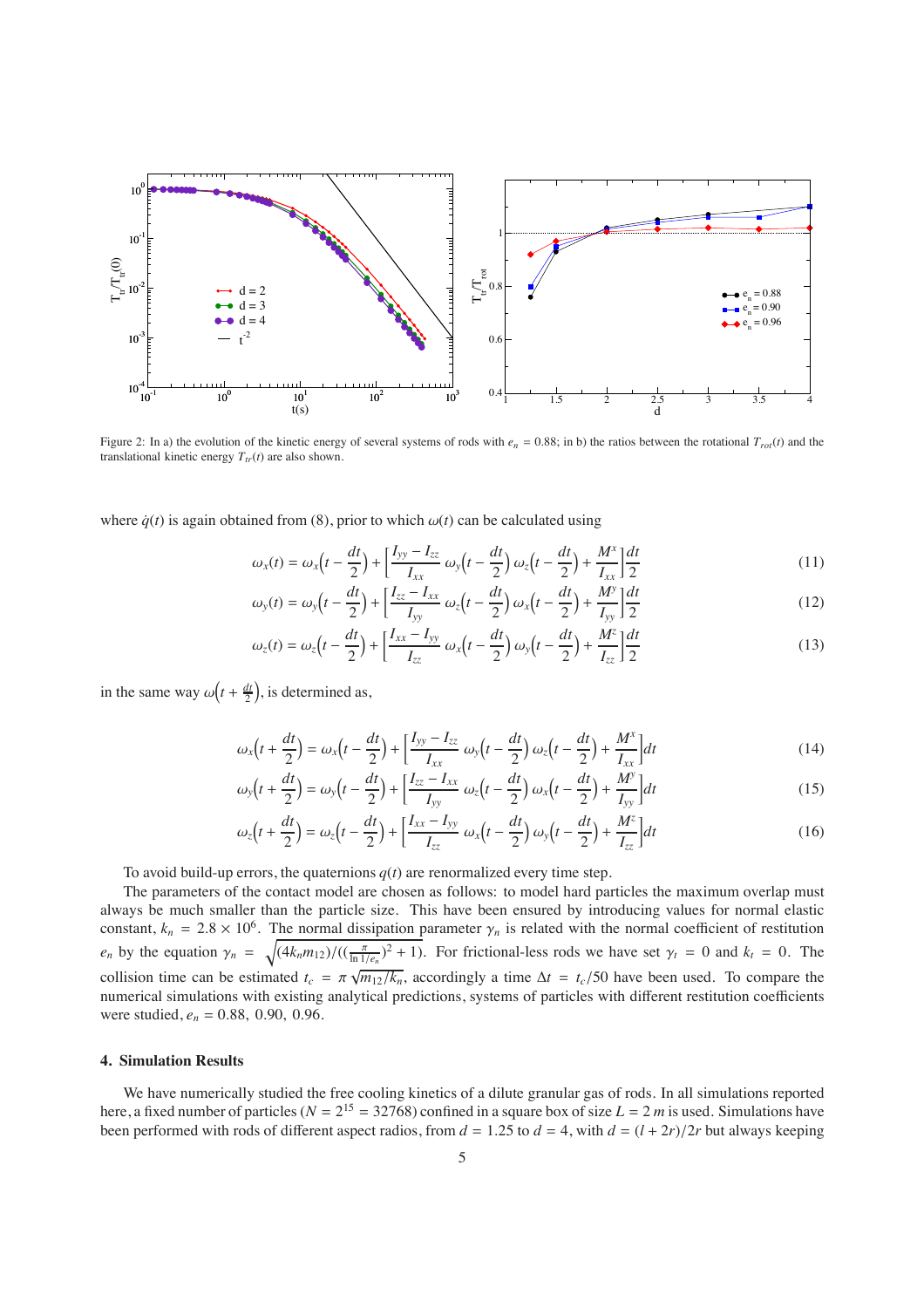

Figure 3: Collapse of the curves  $T_{tr}/T_{tr}(0)$  vs  $G_{rd}t = \mathcal{D}_c(d)G_{sph}t$  for each  $e_n$  is illustrated. Theoretical result correspond to the numerical solution of the system of equations 1 with similar volume fraction and  $e_t = 1$ 

the packing fraction equal to  $y = 0.045$ ; in each case the values of r and *l* have been adjusted to the choice of *nu* and *d*. Initially, the particles are homogeneously distributed in the space and their translational and rotational velocities follow a uniform distribution. To minimize finite size effects, periodic boundary conditions are implemented. Moreover, with the aim of avoiding the initial configuration effects, the dissipation is initially disabled, and a number of *free iterations* is performed. After that, the energy loss is enabled and the main loop of the program set up. The simulations are allowed to run until the total mean translational and rotational kinetic energies have decayed several orders of magnitude. In Fig.1 we display a snapshot of the simulation.

We have quantified the temporal evolution of freely evolving gases of rods by monitoring the mean translational and rotational kinetic energy of the system, usually referred as granular temperatures. In Fig. 4, the evolution of the translational kinetic energy  $T_{tr}$  in time is presented. Very similar the spheres, a gas of rods cools down uniformly. Due to the low dissipation, in all cases the system seems to go into a HCS where the granular temperature asymptotically decreases following Haff's law *t*<sup>−2</sup>. Complementary in Fig. 4b, the asymptotic ratio of  $T_{tr}/T_{rot}$  is examined varying the elongation and the coefficient of normal restitution. Note that one observes two regions, in the case of short rods  $d < 1.5$  the translational degree of freedom cools down faster than the rotational one  $T_{tr}/T_{rot} < 1$ . For longer rods, however, energy equipartition is better satisfied,  $T_{tr}/T_{rot} = 1$ , especially as one gets closer to the elastic limit  $e_n = 1$ . These findings indicate that the coupling between the rotational and translational degrees of freedom is more efficient as the particle gets longer. Consequently, the correlations between the linear and the angular movement are stronger and energy equipartition is achieved earlier. This behavior has also been observed in granular gases of monodisperse ellipsoids [27].

In Fig.3 the time evolution of the kinetic translational energy is compared to the mean field analytical results, which are available for a gas of spheres with similar macroscopic properties [31]. The time scale has been rescaled with its corresponding geometrical factor  $G_{rd} = \alpha \mathcal{D}_c(d) G_{sp}$ . Note that the only free parameter is  $\mathcal{D}_c$ , which has been used as fitting parameter between analytical prediction (solving Eqs. 1 with similar volume fraction and  $e_t$  = 1) and the numerical data obtained in our simulations. It is remarkable that all curves with different aspect ratios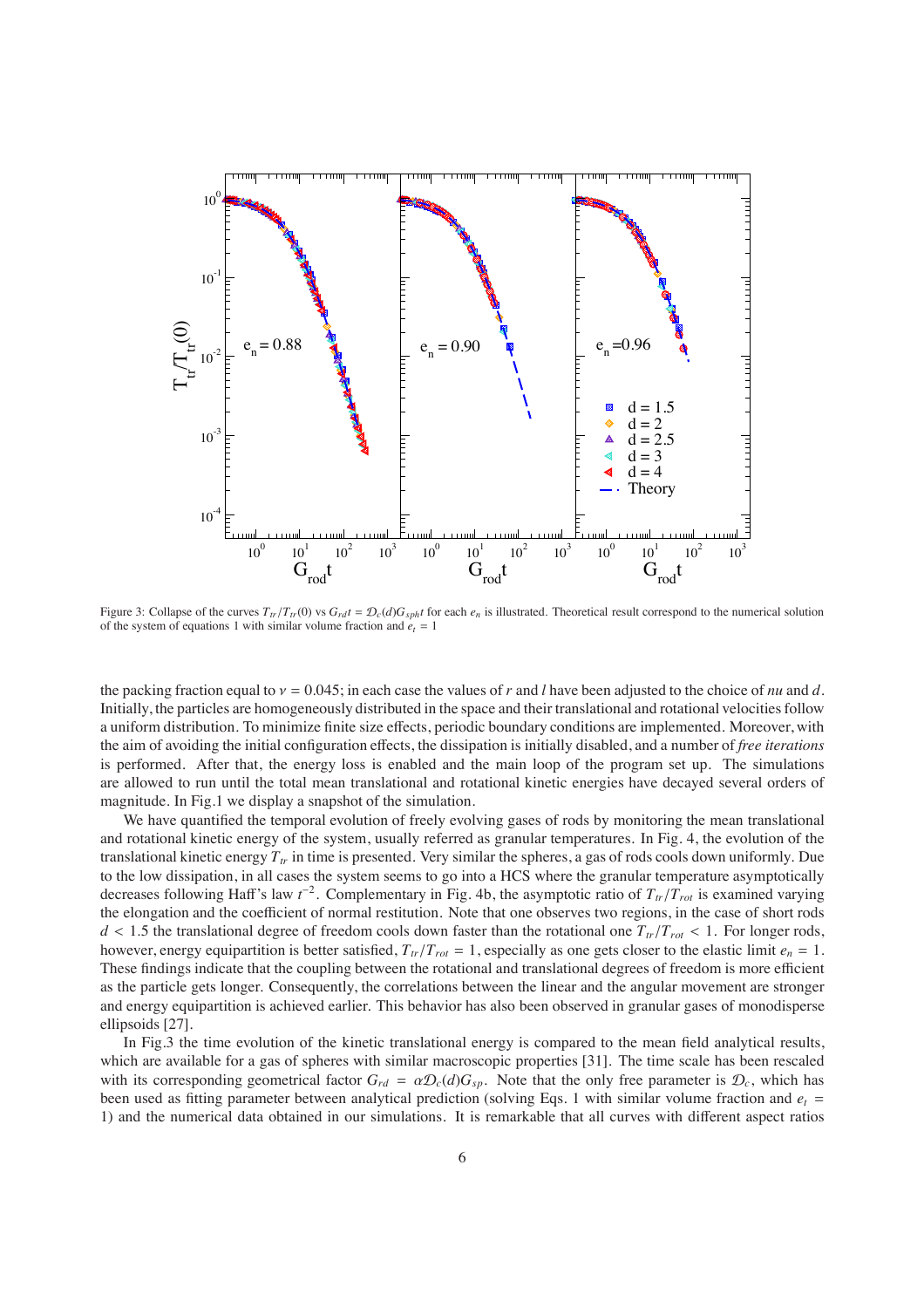

Figure 4: Scaling of all the curves when using the characteristic time  $\tau = \alpha \mathcal{D}_c(d)G_{spt}$ , numerical data corresponding to several particles elongations  $d > 1.5$  and restitution coefficients ( $e_n = 0.88; 0.90; 0.96$ ) have been included.

collapse into the analytical prediction. This proves the existence of a HCS where energy equipartition practically fulfill  $T_{tr}(t)/T_{rot}(t) = 1$ . Thus the total energy of the system homogeneously decreases and the time evolution of all variables can be described only through its global translational temperature  $T_{tr}(t)$ .

Then we can go one step forward to test whether the nature of the system kinetics is independent of the dissipation parameters. In Fig. 4, we illustrate how Haff's Law applies to the homogeneous cooling state. The solid line corresponds to the theoretical approximation using Eq. (4),  $\tau = \alpha G_{rd} t$  with  $\alpha = \frac{1-e_n^2}{2D}$  setting  $D = 5$ , which corresponds with three translational and two rotational degrees of freedom, respectively [27]. The scaling of the curves and the remarkable agreement with the general analytical solution indicates the presence of a very homogeneous cooling process. Moreover, its consistency validates the performance of the numerical algorithm running on GPU architecture. It is important to remark, that the agreement is slightly lost as one approaches to the limit  $d = 1$  (spheres). This case result singular due to the abrupt absence of torques and rotational degrees of freedom. Note that for friction-less spheres the rotational degrees of freedom are completely decoupled from the dynamic evolution of the gas. Moreover, the agreement with the analytical solution is also lost when the dissipation is enhanced. Here, we could argue that the numerical performance of the algorithm might be conditioned by the hardness of the used particle.

Fig. 5 shows the values of D*<sup>c</sup>* obtained from the fitting with the Haffs law. The procedure allows us to numerically determinate the functionality of D*c*, which quantifies the the efficiency of the energy transfer between rotational and translation degrees of freedom and its size dependence for the case of rods. For comparison, we also include in Fig.5 data corresponding to the analytic outcomes obtained for friction-less monodisperse ellipsoids [27]. It is important to remark that even though using rods and ellipsoids with the same volume, still both geometrical shapes have different average surface area  $\mathcal{S}_c$ . Consequently, one would have to compare the magnitude  $\mathcal{D}_c\mathcal{S}_c$ . For sake of simplicity, the analytic values of Ref [27] have been rescaled with S*cellip*/S*csph*, the ratio of the average surface area of the excluded volume at contact for the ellipsoids S*cellip* at its corresponding sphere with the same volume S*csph*. As expected, the results for rods are very close to the outcomes for ellipsoids with similar elongations. However, there is a region where the rods and ellipsoids behaves different. Hence for  $(1.5 < d < 4.0)$  the average energy transfer between the rotational and translational degrees of freedom is slightly greater for rods than ellipsoids with similar elongation.

Finally, during the cooling process the velocity statistics was also examined. The simulation begins from a uniform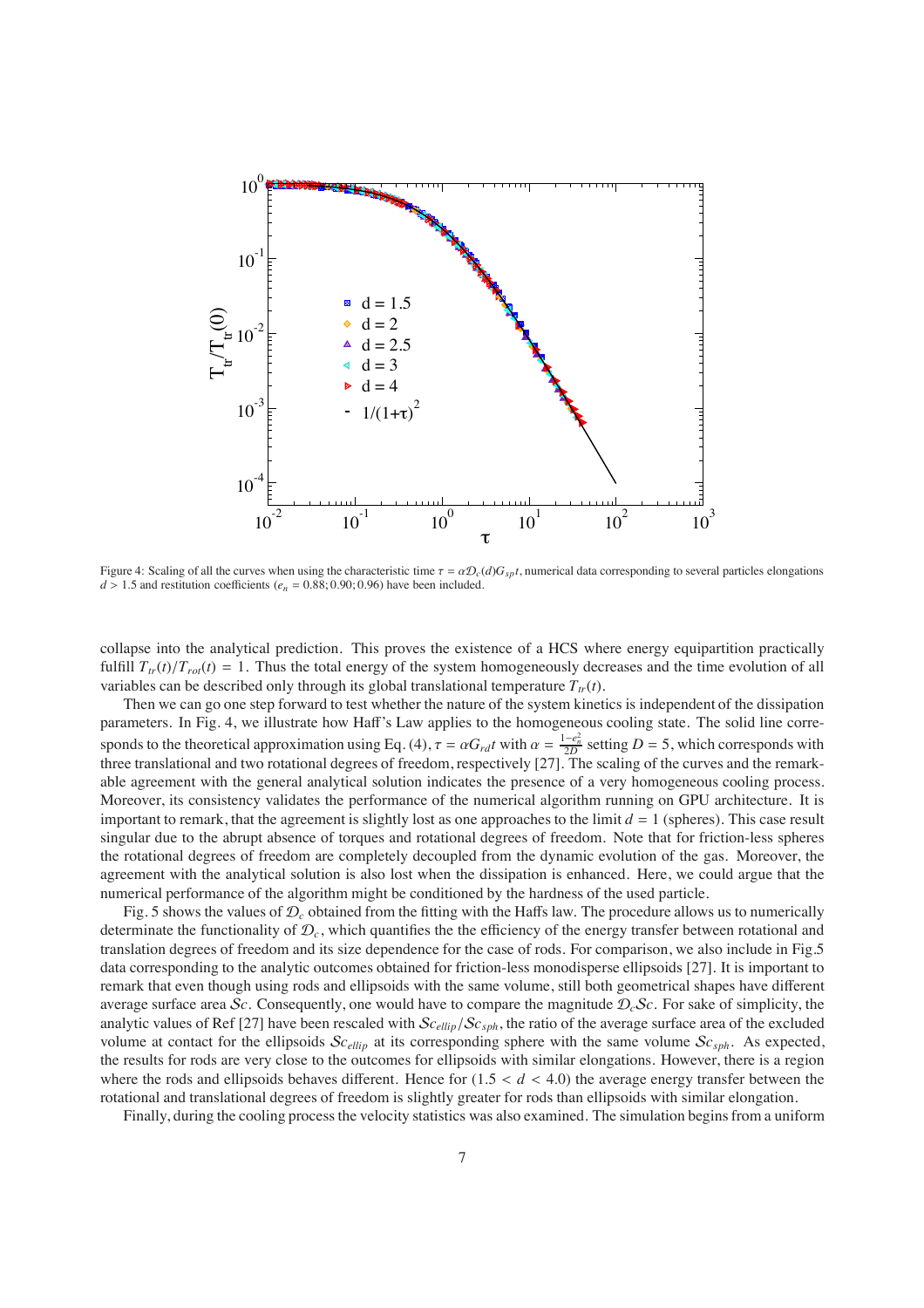

Figure 5: Numerical estimation of  $\mathcal{D}_c$  as a function of the elongation, obtained collapsing each numerical data for the translational kinetic energy and its corresponding analytic prediction. For comparison, the dashed line corresponds to the theoretical result for homogeneous ellipsoids given in Ref. [27].

velocity distribution for both, the translational and angular degree of freedom. Before starting to analyze the system temporal evolution, the system is allowed to execute several hundreds of collisions without dissipation,. Note that due the low dissipation, particles cool down uniformly over a wide range of time. Thus, all the temporal dependences are calculated through the mean values of the translational and rotational temperature. The velocity distributions at different snapshot of the simuation are shown in Fig.6 a). In all cases, the velocity distributions is close to a Maxwell distribution  $P(v_i) = \frac{1}{\sigma_v \sqrt{2\pi}} e^{v_i^2/2\sigma_v^2}$ . For the rotational degree of freedom, in Fig.6 b) we plot the angular velocity distribution for each angular component obtained at different times. The data proves that cooling process at the rotational level also occurs homogeneously. Thus, the two components of the angular velocity behave equivalently and with the same characteristic values. In all cases the distribution follows a Gaussian behavior  $P(w_i) = \frac{1}{\sigma_w \sqrt{2\pi}} e^{w_i^2/2\sigma_w^2}$ featuring the expected homogeneous cooling process. Nevertheless, finite size limitations prevents us from analyzing the tails of the distributions, where deviations from the Gaussian behavior may appear.

# **Conclusions**

We numerically describe a homogeneous cooling state of a granular gas of 3D spherocylindrical particles. In that state, the evolution of the system intensive variables occurs only through a global granular temperature. We examined the uniform colling kinetics and introduced rescaling time  $\tau(d)$ , which depends on the particle elongation. Excellent agreement with Haff's law and energy equipartition are observed for elongated particle *d* > 1.5. The agreement is enhanced when approaching to the elastic limit. Taken in advantages of scaling properties, we have numerically determined the general functionality of the magnitude  $\mathcal{D}_c$ , which describes the efficient of the energy interchange between rotational and translational degrees of freedom, as well as its dependence with the particle shape.

For longer times and high dissipative systems, we observe deviations from Haffs Law and clustering. Moreover, introducing particle friction has a remarkable influence on the system cooling kinetics. In that case, the azimuthal and polar rotational degrees independently evolve and only correlate with the translational degrees of freedom at very long time. These issues will be investigated in future works.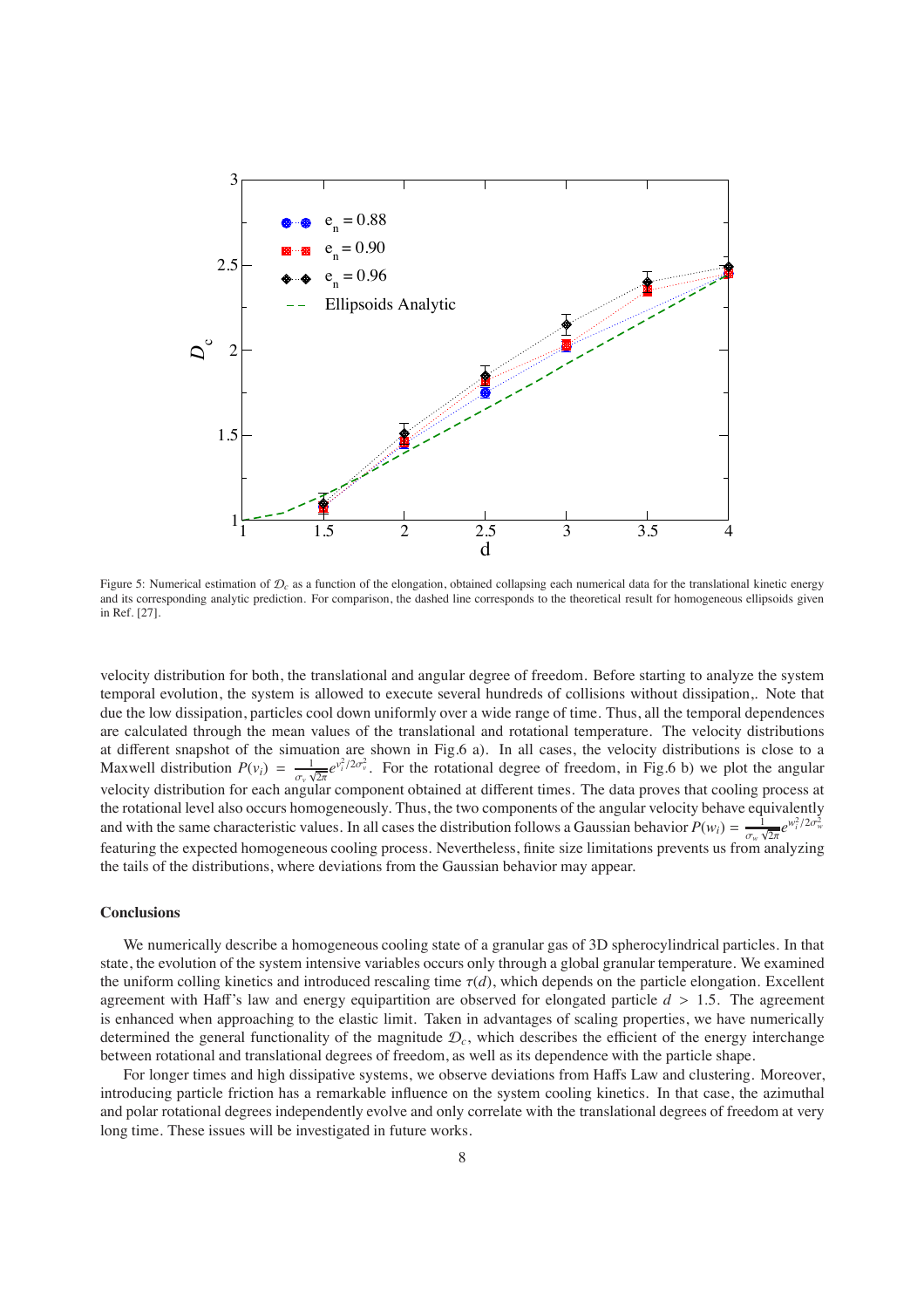

Figure 6: In a) velocity distributions and in b) angular velocity distributions obtained for a systems of friction-less rods. Results for  $\epsilon_n = 0.88$  at  $t = 40s$ , 200*s*, 400*s*. The dashed lines correspond to a Gaussian fits.

## **Acknowledgments**

The Spanish MINECO (Projects FIS2011-26675), the University of Navarra (PIUNA Program) and the University of Sydney Civil Engineering Research Development Scheme (CERDS) have supported this work. S.M. Rubio-Largo thanks Asociación de Amigos de la Universidad de Navarra.

## **5. REFERENCES**

- [1] I. Aranson, L. Tsimring, Patterns and collective behavior in granular media: Theoretical concepts, Rev. Mod. Phys. 78 (2006) 641.
- [2] T. Pöschel, T. Schwager, Computational Granular Dynamics, Springer-Verlag, Berlin, 2005.
- [3] J. Brey, M. Ruiz-Montero, D. Cubero, Homogeneous cooling state of a low-density granular flow, Phys. Rev. E 54 (1996) 3664.
- [4] V. Garzó, J. Dufty, Homogeneous cooling state for a granular mixture, Phys. Rev. E 60 (5) (1999) 5706–5713.
- [5] S. Miller, S. Luding, Cluster growth in two- and three-dimensional granular gases, Phys. Rev. E 69 (2004) 031305.
- [6] X. Nie, E. Ben-Naim, S. Chen, Dynamics of freely cooling granular gases, Phys. Rev. Lett. 89 (20) (2002) 204301, e-print cond-mat/0209412.
- [7] A. Puglisi, V. Loreto, U. M. B. Marconi, A. Petri, A. Vulpiani, Clustering and non-gaussian behavior in granular matter, Phys. Rev. Lett. 81 (18) (1998) 3848–3851.
- [8] T. Schwager, Coefficient of restitution for viscoelastic disks, Phys. Rev. E 75 (2007) 051305.
- [9] N. Brilliantov, T. Pöschel, Velocity distribution in granular gases of viscoelastic particles, Phys. Rev. E 61 (2000) 5573.
- [10] M. Shinde, D. Das, R. Rajesh, Equivalence of the freely cooling granular gas to the sticky gas, Phys. Rev. E. 79 (2009) 021303.
- [11] N. Brilliantov, F. Spahn, J. Hertzsch, T. Pöschel, Model for collisions in granular gases, Phys. Rev. E 53 (5) (1996) 5382.
- [12] S. Luding, Collisions & contacts between two particles, in: H. J. Herrmann, J.-P. Hovi, S. Luding (Eds.), Physics of dry granular media NATO ASI Series E350, Kluwer Academic Publishers, Dordrecht, 1998, pp. 285–304.
- [13] K. Nichol, K. E. Daniels, Equipartition of rotational and translational energy in a dense granular gas, Phys. Rev. Lett. 108 (2012) 018001. [14] A. Sack, M. Heckel, J. E. Kollmer, F. Zimber, T. Pöschel, Energy dissipation in driven granular matter in the absence of gravity, Phys. Rev.
- Lett. 111 (2013) 018001. [15] R. Cafiero, S. Luding, H. Herrmann, Two-dimensional granular gas of inelastic spheres with multiplicative driving, Phys. Rev. Lett. 84 (2000) 6014–6017.
- [16] R. Cafiero, S. Luding, H. Herrmann, Rotationally driven gas of inelastic rough spheres, EPL (Europhysics Letters) 60 (2002) 854.
- [17] N. V. Brilliantov, T. Pöschel, W. T. Kranz, A. Zippelius, Translations and rotations are correlated in granular gases, Phys. Rev. Lett. 98 (2007) 128001.
- [18] W. Kranz, N. Brilliantov, T. Pöschel, A. Zippelius, Correlation of spin and velocity in the homogeneous cooling state of a granular gas of rough particles, The European Physical Journal Special Topics 179 (1) (2009) 91–111.
- [19] T. Aspelmeier, G. Giese, A. Zippelius, Cooling dynamics of a dilute gas of inelastic rods: A many particle simulation, Phys. Rev. E 57 (1998) 857.
- [20] F. Affouard, M. Kröger, S. Hess, Molecular dynamics of model liquid crystals composed of semiflexible molecules, Phys. Rev. E 54 (1996) 5178–5186.
- [21] A. Kudrolli, G. Lumay, D. Volfson, L. Tsimring, Swarming and swirling in self-propelled polar granular rods, Phys. Rev. Lett. 100 (2008) 058001.
- [22] T. Kanzaki, M. Acevedo, I. Zuriguel, I. Pagonabarraga, D. Maza, R. Hidalgo, Stress distribution of faceted particles in a silo after its partial discharge (2011).